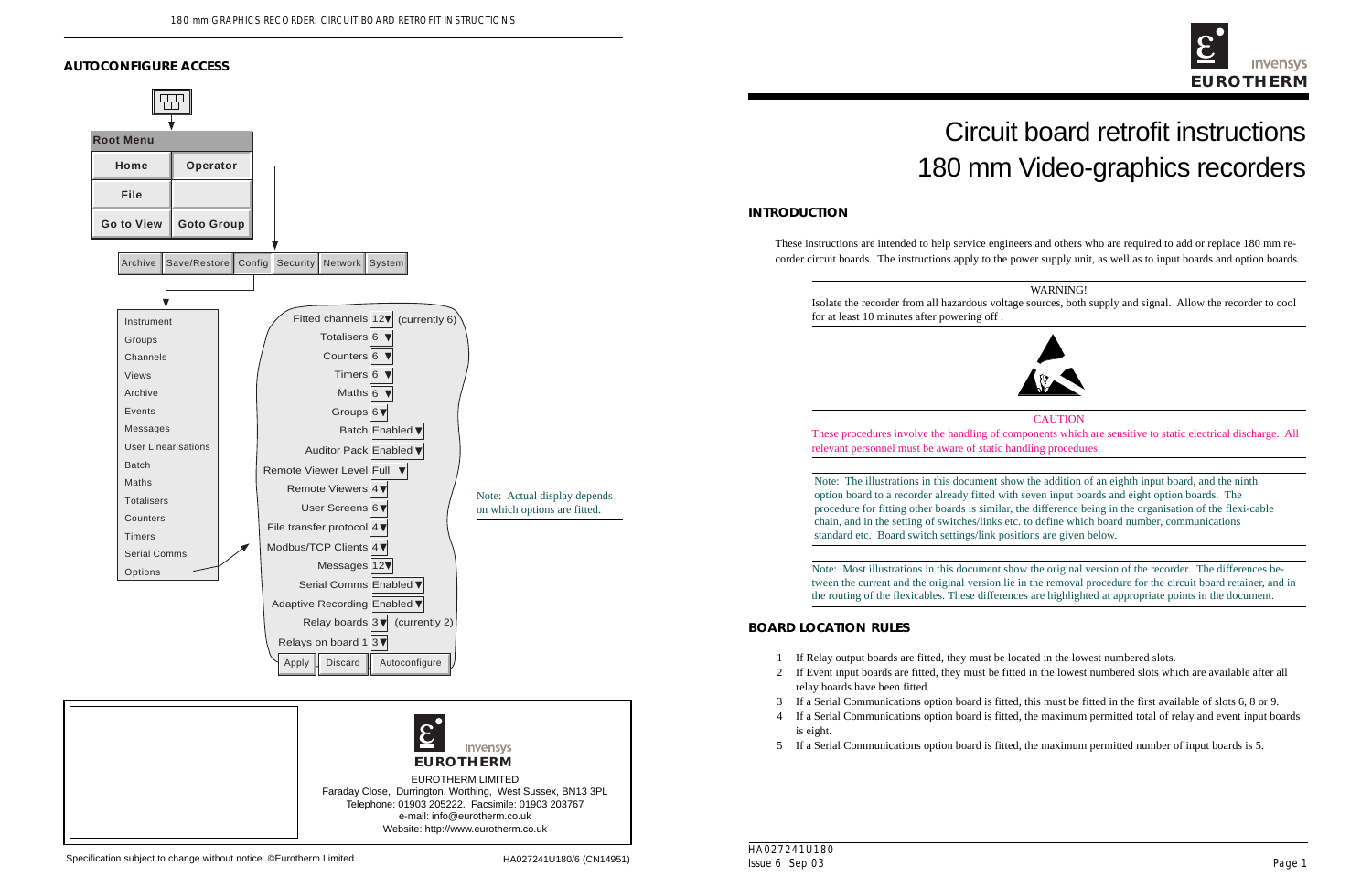HA027241U180 Issue 6 Sep 03 Page 2 Page 15



#### **WIRING DETAILS**



#### **FLEXI CABLE ORGANISATION**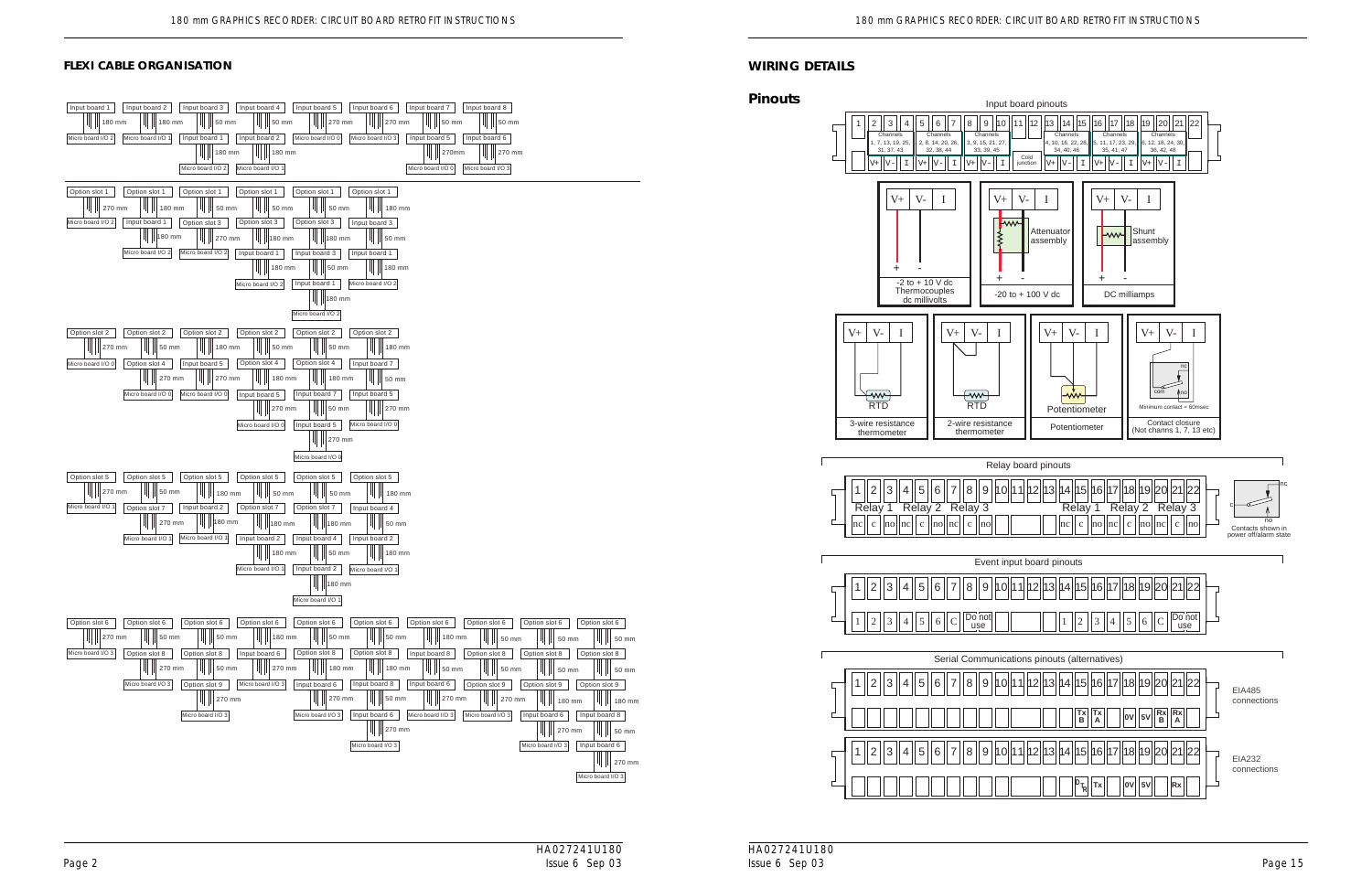HA027241U180 Issue 6 Sep 03





Element 2 (shown down i.e. on)



#### **SERIAL COMMUNICATIONS BOARD SETTINGS**

Before fitting a serial communications board, it is necessary to set it to the appropriate transmission standard - i.e. EIA232 or EIA485. This selection is made by positioning three links as shown.

### **RELAY / EVENT INPUT BOARD SWITCH SETTINGS**

#### $-$  Switch

Before fitting relay or event input boards, the two elements of the switch located near the front edge of the board must be set to define its board number. The figure below, and the accompanying tables give details. (Figure shows the relay board - the event input board is similar).

| Relay<br>board                            | Switch element                 |                              |
|-------------------------------------------|--------------------------------|------------------------------|
| No                                        | 1                              | 2                            |
| 1 or 5<br>2 or 6<br>3 or 7<br>4 or 8<br>9 | Up<br>Up<br>Down<br>Down<br>Up | Up<br>Up<br>Up<br>Up<br>Down |
|                                           |                                |                              |
| Event input                               |                                | Switch element               |
| board<br>number                           |                                | 2                            |

#### **INPUT BOARD LINK SETTINGS**

# **WIRING DETAILS**

### **Connector locations**





Supply power connection for dc supplies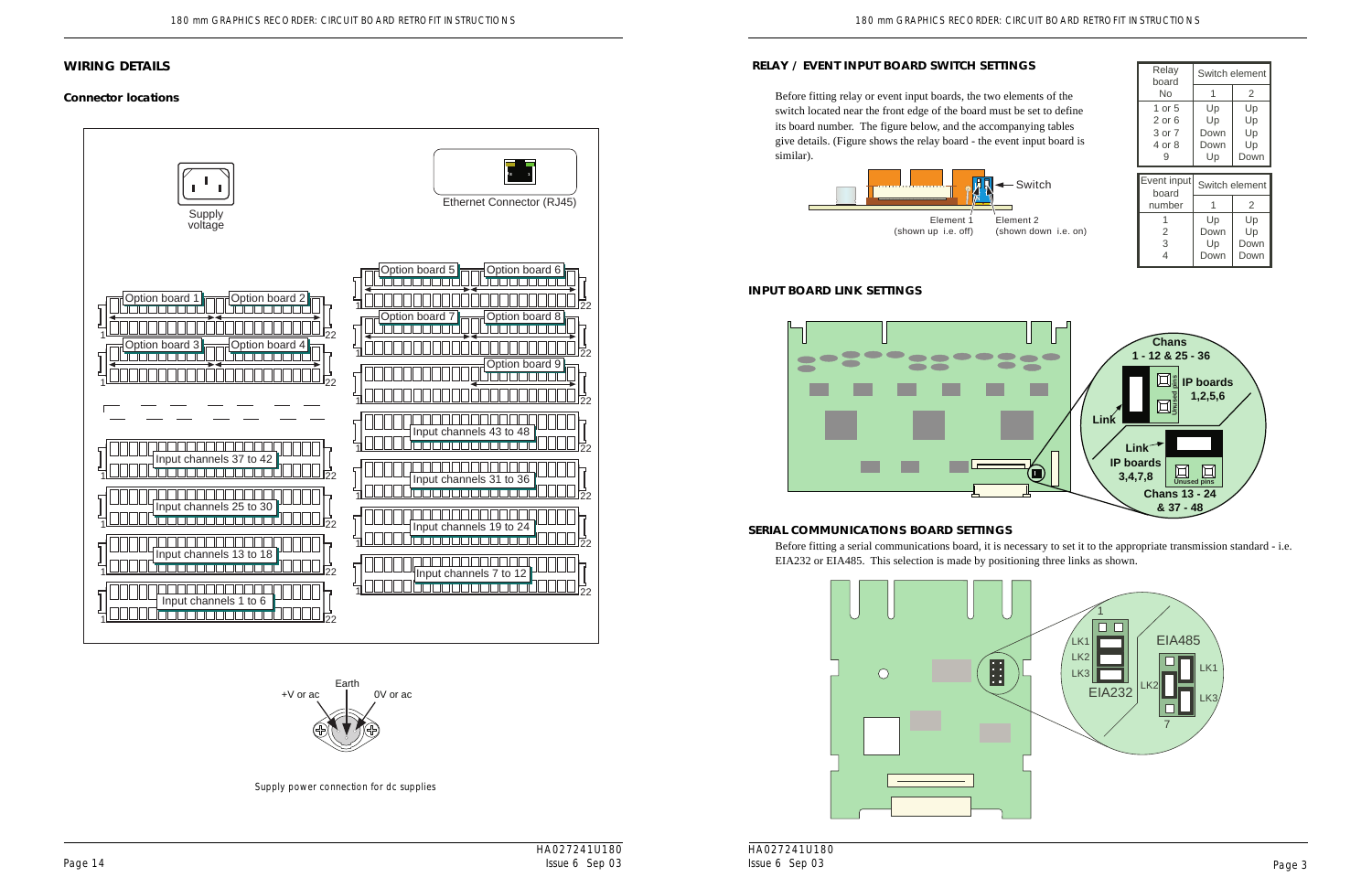HA027241U180 Issue 6 Sep 03

#### **POLARISING PLUGS**

In order to avoid accidental insertion of an incorrect board type, it is recommended that a polarising plug be inserted into the board side of the connector in the locations indicated in the table. Failure to do so may damage the recorder. As shown in the figure, the plug is inserted into the connector and the 'handle' is then snapped off.

#### Note: Input boards do not require polarising plugs.



Insert polarising plug, then snap off 'handle'

| Option board                                                                                              | Insert plug<br>between contacts: |                               |
|-----------------------------------------------------------------------------------------------------------|----------------------------------|-------------------------------|
| type                                                                                                      | Slots<br>1,3,5,7                 | Slots 2, 4,<br>6, 8, 9        |
| Event input<br>Relay<br>Serial comms                                                                      | 5 & 6<br>6 & 7<br>N/A            | 18 & 19<br>19 & 20<br>20 & 21 |
| Contacts are counted from the left<br>end of the connector, as viewed from<br>the rear of the instrument. |                                  |                               |



#### **CONNECTOR LABELS**

A set of self-adhesive labels is supplied, for the user to apply to the connector. The various types are depicted below.

**Immunology** 1/O 1  $I/O$  3 Input board 2 or Input board 6 or option slot 6, 8 or 9 (if any)



#### **CONNECTOR FITTING**

If required, EMC springs are fitted as shown.

Relay boards do not require EMC springs.

Other option boards require one EMC spring, fitted at the appropriate end of the connector slot. Input boards require two EMC springs to be fitted, one at each end of the connector.

Carefully re-assemble the recorder, ensuring that the flexi-cables are correctly routed through the appropriate slots in the board retainer, and that the retainer is correctly located, before attempting to secure it.

Ensure that all connections to the micro board are secure and that the flexi-cables are securely retained. The figure below shows the relevant connector locations on the micro board.

**18**

Wire the new connectors according to the information contained in the following pages

# **19**

# **20**

Apply power to the recorder. Once initialization is complete it is likely that a request to autoconfigure dialogue page will appear. This is only a reminder - pressing OK does not carry out the Autoconfigure.

Battery Board Connector



Autoconfigure



Log in.

If necessary (i.e. if a new Serial Communications or other software option has been fitted), enter the option key code as described under 'Option Enabling' in the reference section of the Installation and Operation Manual.

From the Root key menu select Operator, then 'Config', then 'Options'. Press the Autoconfigure key to complete installation (Back Page).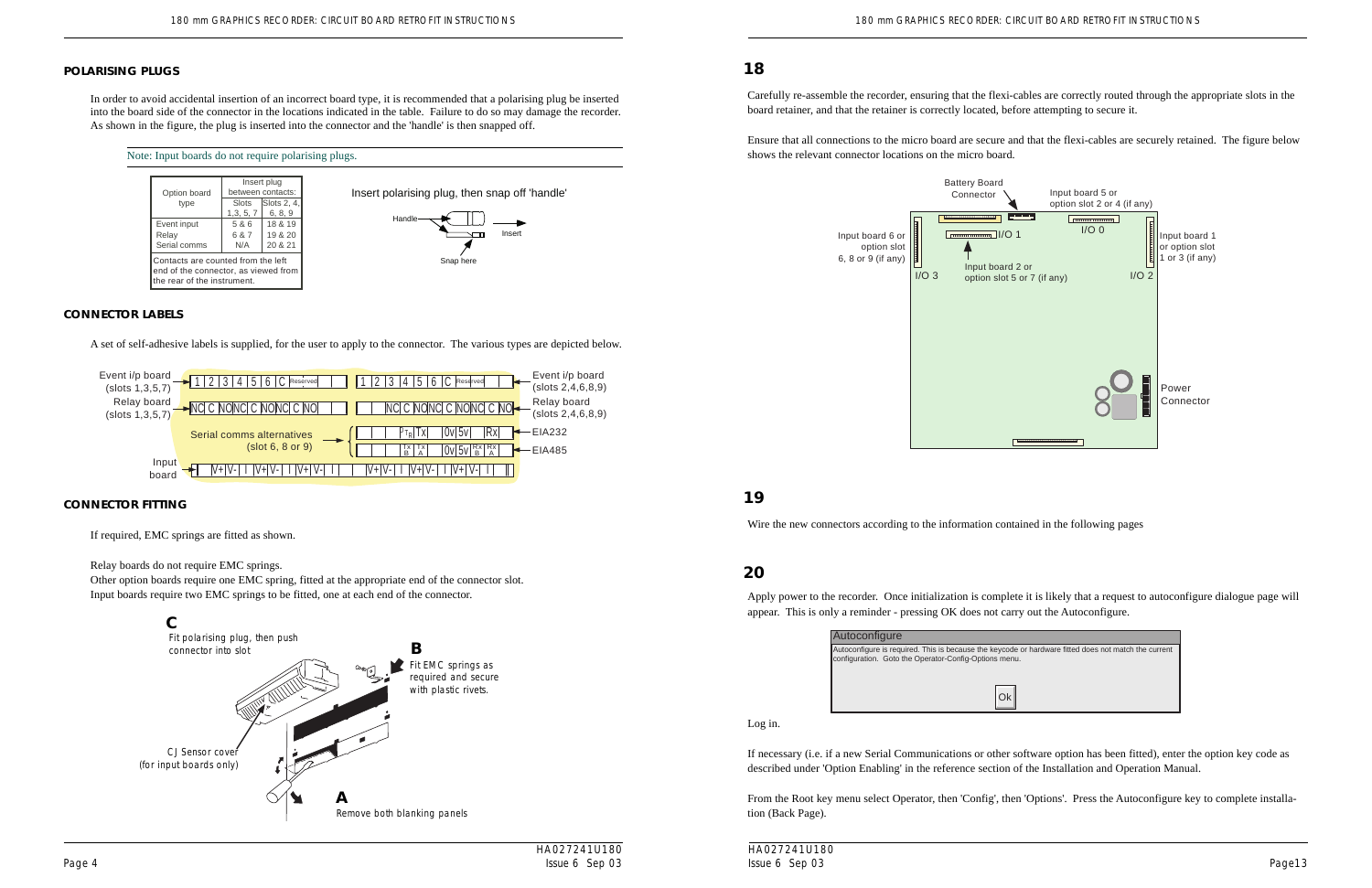### **PSU REPLACEMENT**

If the PSU is not to be replaced, please ignore this section, and start at instruction 9 instead.

Ensure that the recorder is isolated from supply power. Remove the power cord connector from the rear panel connector.

# **1**



Remove the recorder top plate, by removing the four countersunk securing screws 'A1' (two each side) and the pan-head pozidriv screw 'A2' at the rear.

# **2**

Avoiding any hot components, carefully disconnect all the Power Supply Board connectors.

The PSU may now be removed by undoing the four securing screws 'B'.



If the replacement PSU is of the same type as the existing one (i.e. the supply voltage is not being changed), the new PSU board can now be fitted, and secured using screws B, previously removed.

Warning Ensure that the insulation sheet is not trapped between the Board and any of its standoff pillars.

Reconnect all the connectors previously removed.

If the replacement PSU is of a different type (e.g. low voltage instead of standard), continue at instruction 5.

# **3**

If input or option boards are to be replaced, or retro-fitted, please continue at instruction 10. If not, replace the recorder top and secure it using the 5 screws ('A1' and 'A2') previously removed.

### **4**

If fitting a board into option slot 7, remove the flexi-cable from the horizontal connector of option board 5. Insert a 50 mm long flexi-cable into the vertical connector of the new board. Slide the option board into its slot, and connect it to option board 5 using the 50 mm flexi-cable just fitted. Take the flexi-cable previously removed from option board 5, and fit it to the horizontal connector of option board 7.

To fit option board 8, remove the flexi-cable from the horizontal connector of option board 6 and insert it into the horizontal connector of option board 8. Insert a 50 mm long flexi-cable into the vertical connector of option board 8 Slide the option board into its slot, and use the 50 mm flexi-cable to connect to the horizontal connector on option board 6.

To fit option board 9 (as shown), remove the flexi-cable from the horizontal connector of option board 8. Insert a 50 mm long flexi-cable into the vertical connector of option board 9. Slide the option board into its slot, and use the 50 mm flexi-cable to connect to the horizontal connector on option board 8. Take the flexi-cable previously removed from option board 8, and insert it into the horizontal connector of option board 9

### **FITTING AN OPTION BOARD (CONT.)**



Remove flexi from board 8



Fit flexi to board 9

# **17 (Cont.)**

Note: For current designs of recorder, the four screws securing the top plate to the side plates (A1) are T8 Torx headed screws. The original design used Pozidriv-headed screws.



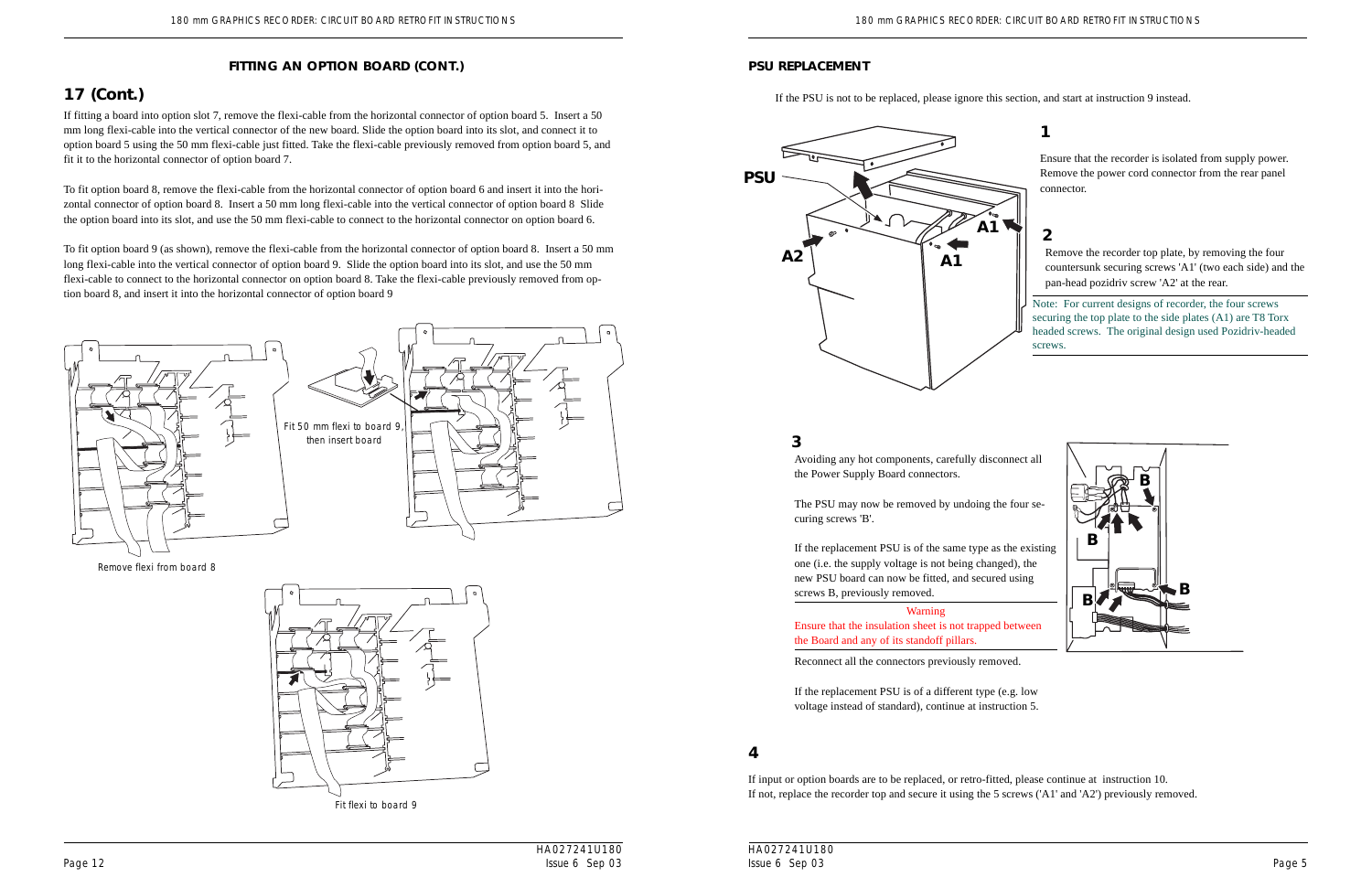Ensure that the recorder is isolated from supply power. Remove the power cord connector from the rear panel connector.

# **5**

# **SUPPLY VOLTAGE CHANGE**

Two versions of the power supply unit (PSU) are available, *viz*, Standard and Low Voltage. The standard unit accepts supplies of 85 to 265 Volts, 47 to 63 Hz ac, and 110 to 370Volts dc. The low voltage unit accepts ac supplies of 20 to 42Volts, 45 to 400 Hz, and dc supplies of 20 to 54 Volts.

When changing PSU versions, the existing supply voltage connector must be replaced with one suited to the supply voltage. This procedure is detailed below, for changing from the standard version to the low voltage version. The description should also be adequate for the situation where it is required, instead, to change from the low voltage version to the standard version.

> Release the earth leads from the chassis, by undoing nut 'D', retaining the fixings for later use. **6**

With the mains harness disconnected from the PSU, the IEC (mains) plug can now be removed from the rear panel, by pressing on the securing 'clips' or latches, on the top ('C') and on the underside of the connector.

The connector and its harness can now be withdrawn from the back panel.

Pass the rectangular connector and associated power leads through the support plate, then through the aperture in the rear panel.

Pass the rectangular connector and associated power leads through the backing plate. Secure the assembly with screws E.

Remake the earth connection, ensuring the shakeproof washer is correctly fitted. Connect the power and earth leads to the PSU.



Reconnect all the connectors previously removed.

Fit a new Supply Voltage label.

See 'Wiringdetails' on page 14 for dc wiring details.

### **7**

If input or option boards are to be replaced, or retro-fitted, please continue at instruction 10. If not, replace the recorder top and secure it using the 5 screws ('A1' and 'A2') previously removed.

# **8**

Support plate

Backing plate

**E**



Continuing from instruction 13, set any relevant switches or links, on the new board(s), as described on page 3. See also the Board location rules on page 1.  $\sigma_{\overline{G}}$ If necessary, fit one or more circuit board support extensions. (The figure shows not only how to fit an extension, but also how to fit a top support extrusion, which is necessary only when fitting a board in option slot 1/2 or 5/6 for the first time.)

### **16**

# **17**

Notes:

- 1 Flexi-cable is not 'double sided'. At the ends, one face is 'live'; the other is insulated. The insulated side of the flexi should always face the latching bar of the connector.
- in order to gain access to the board slot more easily.
- 3. See page 9 for a slot location drawing.

2. It may be necessary to disconnect some flexi cables, that are not directly associated with the new board being fitted,

The following assumes that a new board is being fitted to a previously unused slot. If this is not the case (e.g. a faulty board is being replaced), then the same length flexi-cables should be used for the replacement board as were used on the board being replaced. It is also assumed that only a single board is being fitted. If more than one board is being fitted, the procedure is similar, but it must be ensured that the flexi-cable chains are arranged as shown electrically on page 2, and physically on page 8 or 9, according to version.

If fitting a board into option slot 1, fit the board, and use a 180 mmm long flexi-cable to connect it to input board 3 (if fitted), or to input board 1 (if fitted). If neither input board is fitted, use a 270 mm long flexi-cable to connect the option board to I/O2 on the microboard.

If fitting a board into option slot 2, and neither input board 5 nor 7 is fitted, insert a 270 mm long flexi-cable into the horizontal connector and slide the board into its slot. Connect the other end of this flexi to I/O 0 on the micro board. If either input board is fitted, connect the horizontal connector of option board 2 to the vertical connector of input board 7 (if fitted) or board 5, using a 180 mm long flexi-cable.

If fitting a board into option slot 3, remove the flexi-cable fitted to the horizontal connector of Option board 1. Insert a 50 mm long flexi-cable into the vertical connector of the new board. Slide the option board into its slot, and connect it to option board 1 using the 50 mm flexi-cable just fitted. Use a 180 mm long flexi-cable to connect the option board's horizontal connector to the vertical connector of input board 3, if fitted, or input board 1 (if fitted). If no input board is fitted, use a 270 mm flexi-cable to connect the option board to I/O 2 on the microboard

To fit option board 4, remove the flexi-cable from option board 2, and insert it into the horizontal connector of the new option board. Insert a 50 mm long flexi-cable into the vertical connector. Slide the option board into its slot, and use the 50 mm flexi-cable to connect to the horizontal connector on option board 2.

To fit option board 5, fit the board, and connect it to input board 4 (if fitted), or to input board 2 (if fitted), using a 180 mm long flexi-cable. If neither input board is fitted, fit a 270 mm length of flexi-cable into the horizontal connector. On re-assembly, this flexi-cable is connected to I/O 1 on the micro board.

If fitting a board into option slot 6, fit the board, and connect it to input board 8 (if fitted), or to input board 6 (if fitted), using a 180 mm long flexi-cable. If neither input board is fitted, fit a 270 mm length of flexi-cable into the horizontal connector. On re-assembly, this flexi-cable is connected to I/O 3 on the micro board. (Continued)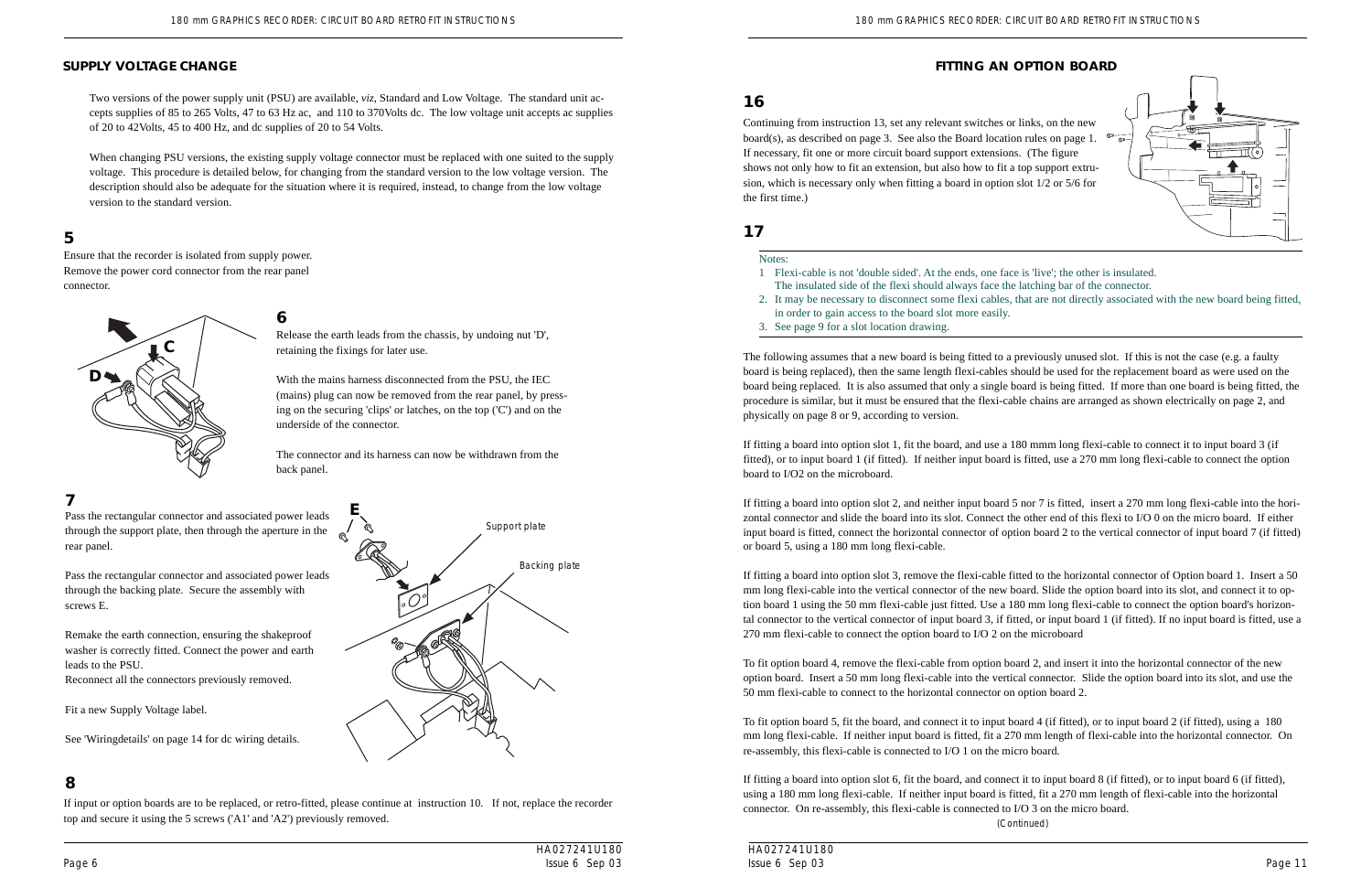After disconnecting all relevant connectors, lift the card cage out of the chassis



**11**

Remove the board retainer, by undoing its three retaining screws, and carefully rotating and lifting it away from the chassis, ensuring that no damage is done to the flexi-cables whilst doing so.

The I/O numbers in the figure refer to the microboard connectors to which the flexi-cables are allocated.

# **12a (Original design)**





# **10**

Remove the two card cage securing screws ('F'; two each side), then rotate the card cage sufficiently to gain access to the micro board connectors.

If option boards are also to be fitted, continue at instruction 16. If not, continue at instruction 18.

# **15**

# **FITTING A FURTHER INPUT BOARD (CONT.)**

To fit input board 5. Fit a 270 mm long flexi-cable to the input board's horizontal connector and slide it into its slot. If option boards 4 and/or 2 are fitted, remove the flexi-cable which previously connected the option board(s) with I/O 0 on the micro board. Use a 180 mm flexi-cable to connect the horizontal connector on option board 2 or 4 (whichever is physically the lower), to the vertical connector of the new input board.

Connect the other end of the input board flexi to I/O 0 on the micro board.

To fit input board 6. Fit a 270 mm long flexi-cable to the its horizontal connector and slide it into its slot. If option boards 6 and/or 8 and/or 9 are fitted, remove the flexi-cable which previously connected the option board(s) with I/O 3 on the micro board. Use a 180 mm flexicable to connect the horizontal connector on option board 6, 8 or 9 (whichever is physically the lowest), to the vertical connector of the new input board. Connect the other end of the input board flexi to I/O 3 on the micro board.

To fit input board 7. Disconnect the flexi cable (if any) currently fitted to the vertical connector of input board 5. Fit a 50 mm long flexi-cable to this connector. Take the new input board, and slide it into its slot. Connect its horizontal connector to the vertical connector of input board 5, using the 50 mm flexi-cable just fitted. Take the flexi-cable (if any) previously fitted to the vertical connector of input board 5, and fit it to the vertical connector of input board 7.

To fit input board 8 (pictured below). Disconnect the flexi cable (if any) currently fitted to the vertical connector of input board 6. Fit a 50 mm long flexi-cable to this connector. Take the new input board, and slide it into its slot. Connect its horizontal connector to the vertical connector of input board 6, using the 50 mm flexi-cable just fitted. Take the flexicable (if any) previously fitted to the vertical connector of input board 6, and fit it to the vertical connector of input board 8. (If option slots 6, 8 or 9 are occupied, a flexi 180 mm long should be used.)

**14b (cont.)**



Remove the recorder top plate, by removing the four countersunk securing screws 'A1' (two each side) and the pan-head pozidriv screw 'A2' at the rear.

Note: For current designs of recorder, the four screws securing the top plate to the side plates (A1) are T8 Torx headed screws. The original design used Pozidriv-headed screws.